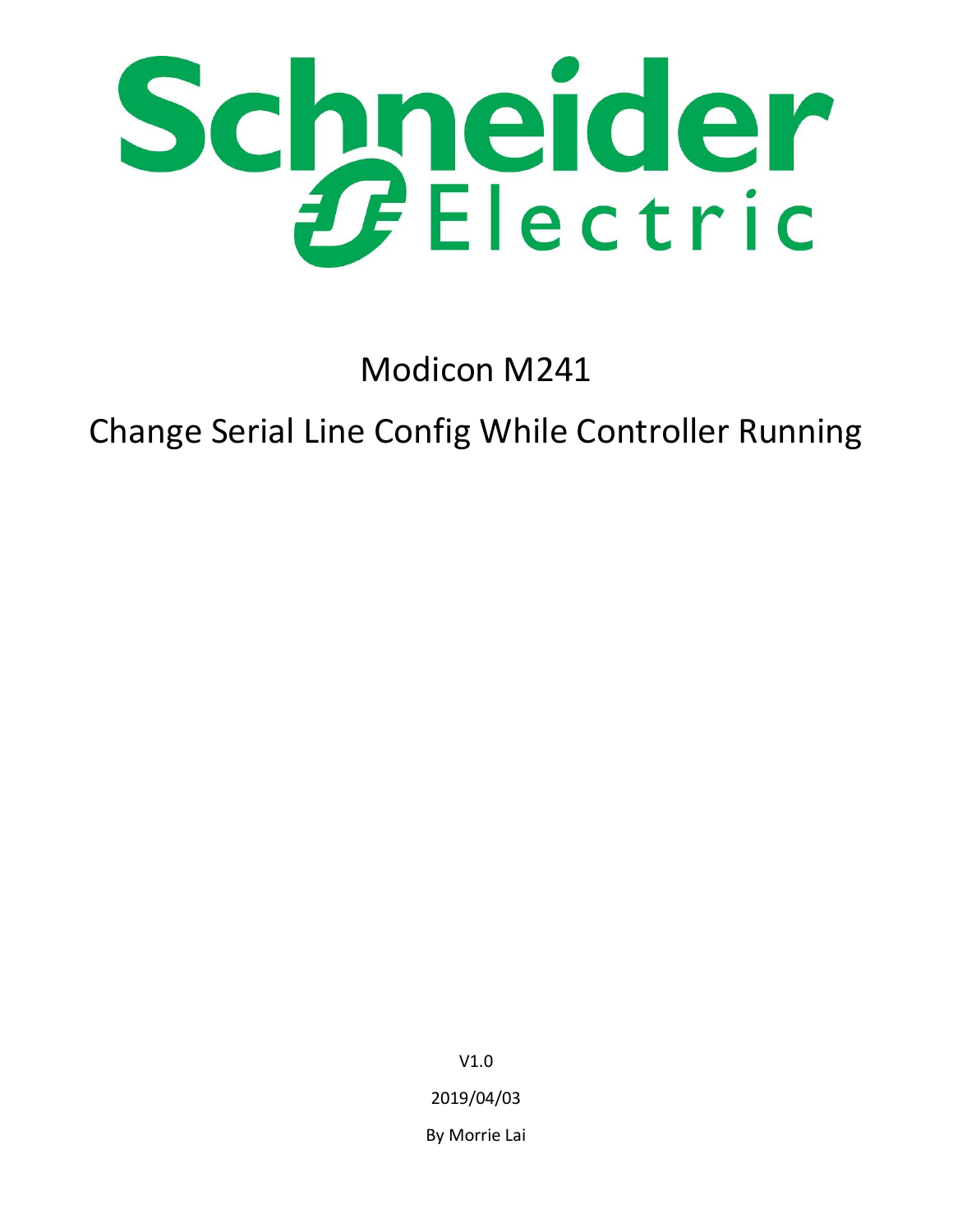- 1. 文件說明
	- 1-1. 目的
		- 1-1-1.使用 GetSerialConf 讀取 Serial Line port 通訊參數
		- 1-1-2.使用 SetSerialConf 改變 Serial Line port 通訊參數.
		- 1-1-3.使用者可在人機或圖控軟體修改通訊參數.
	- 1-2. 測試環境與硬體

| 名稱/型號                 | 版本           | 數量 | 備註 |
|-----------------------|--------------|----|----|
| Windows 10 Pro 64-bit |              |    |    |
| M241/TM241CE40R       | FW V4.0.6.39 |    |    |
| SoMachine             | V4.3 Patch2  |    |    |

1-3. 測試架構



## 2. 功能塊說明

2-1. GetSerialConf 功能塊(讀取 Serial Port 通訊參數)

| Input         | Type                                         | Range              | Comment |
|---------------|----------------------------------------------|--------------------|---------|
| Link          | LinkNumber                                   | 0 hex $\sim$ 5 hex | 參考 2-3  |
|               | PointerToSerialConf   POINTER TO SERIAL CONF |                    | 參考 2-5  |
| Output        | Type                                         | Range              | Comment |
| GetSerialConf | Word                                         | 0/255              | 參考 2-4  |

2-2. SetSerialConf 功能塊(設定 Serial Port 參數)

| Input                | Type                                         | Range              | Comment |
|----------------------|----------------------------------------------|--------------------|---------|
| Link                 | LinkNumber                                   | 0 hex $\sim$ 5 hex | 參考 2-3  |
|                      | PointerToSerialConf   POINTER TO SERIAL CONF |                    | 參考 2-5  |
| Output               | Type                                         | Range              | Comment |
| <b>SetSerialConf</b> | Word                                         | 0/255              | 參考 2-4  |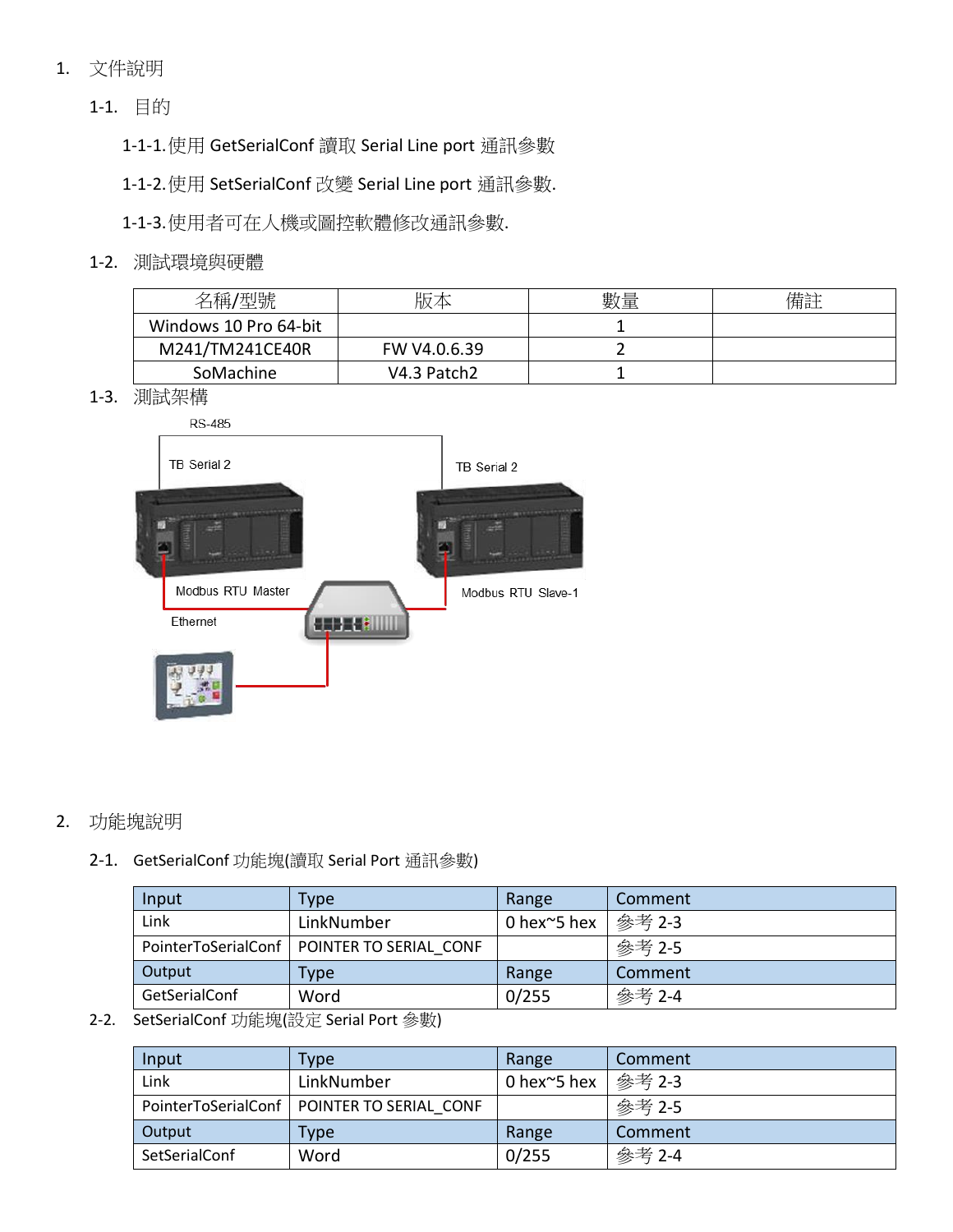# 2-3. LinkNumber 說明

| Value  | Enumerator        | Description                   |
|--------|-------------------|-------------------------------|
| 00 hex | <b>USBConsole</b> | USB port                      |
| 01 hex | COM1              | Serial COM 1                  |
| 02 hex | COM <sub>2</sub>  | Serial COM 2                  |
| 03 hex | EthEmbed          | <b>Embedded Ethernet link</b> |
| 04 hex | CANEmbed          | <b>Embedded CANopen link</b>  |
| 05 hex | COM <sub>3</sub>  | Serial COM 3                  |
|        |                   |                               |

2-4. GetSerialConf/ GetSerialConf 回傳值說明

| Value | Description                  |
|-------|------------------------------|
| O     | 新的通訊參數設定完成                   |
| 255   | 新的通訊參數被拒絕,可能是:<br>1. 功能塊在執行中 |
|       |                              |
|       | 2. 参數不符規定                    |

2-5. SERIAL\_CONF 變數結構說明

| Variable             | Type         | Description                           |
|----------------------|--------------|---------------------------------------|
| <b>Bauds</b>         | <b>DWORD</b> | Baud rate: 1200~115200 bps            |
| InterframeDelay      | <b>WORD</b>  | 封包傳送間隔時間(Time between frames), 單位: ms |
| FrameReceivedTimeout | <b>WORD</b>  | 封包接收超時,單位:ms;0表示不使用此參數                |
| FrameLengthReceived  | <b>WORD</b>  | 封包接收長度;0表示不使用此參數                      |
| Protocol             | <b>BYTE</b>  | 0: Modbus RTU or SoMachine            |
|                      |              | 1: Modbus ASCII                       |
|                      |              | 2: ASCII                              |
| <b>Address</b>       | <b>BYTE</b>  | Modbus address (Node number)          |
|                      |              | 0: Master node                        |
|                      |              | $1 \sim 255$ : Slave node             |
| Parity               | <b>BYTE</b>  | 0: none                               |
|                      |              | $1:$ odd                              |
|                      |              | $2:$ even                             |
| <b>Rs485</b>         | <b>BYTE</b>  | 0: RS232                              |
|                      |              | 1: RS485                              |
| ModPol               | <b>BYTE</b>  | polarizartion resistor                |
|                      |              | 0:no                                  |
|                      |              | 1: yes                                |
| <b>DataFormat</b>    | <b>BYTE</b>  | Data bits                             |
|                      |              | 7:7 bits                              |
|                      |              | 8: 8 bits                             |
| <b>StopBit</b>       | <b>BYTE</b>  | $1:1$ stop bit                        |
|                      |              | 2:2 stop bits                         |
| CharFrameStart       | <b>BYTE</b>  | 封包起始字元; 0: 沒有起始字元                     |
| CharFrameEnd1        | <b>BYTE</b>  | 封包第一結束字元; 0: 沒有第一結束字元                 |
| CharFrameEnd2        | <b>BYTE</b>  | 封包第二結束字元; 0: 沒有第二結束字元                 |
| CodesysCompliant     | <b>BYTE</b>  | 0: Modbus RTU                         |
|                      |              | 1: SoMachine (when Protocol = 0)      |
| CodesysNetType       | <b>BYTE</b>  | Not used                              |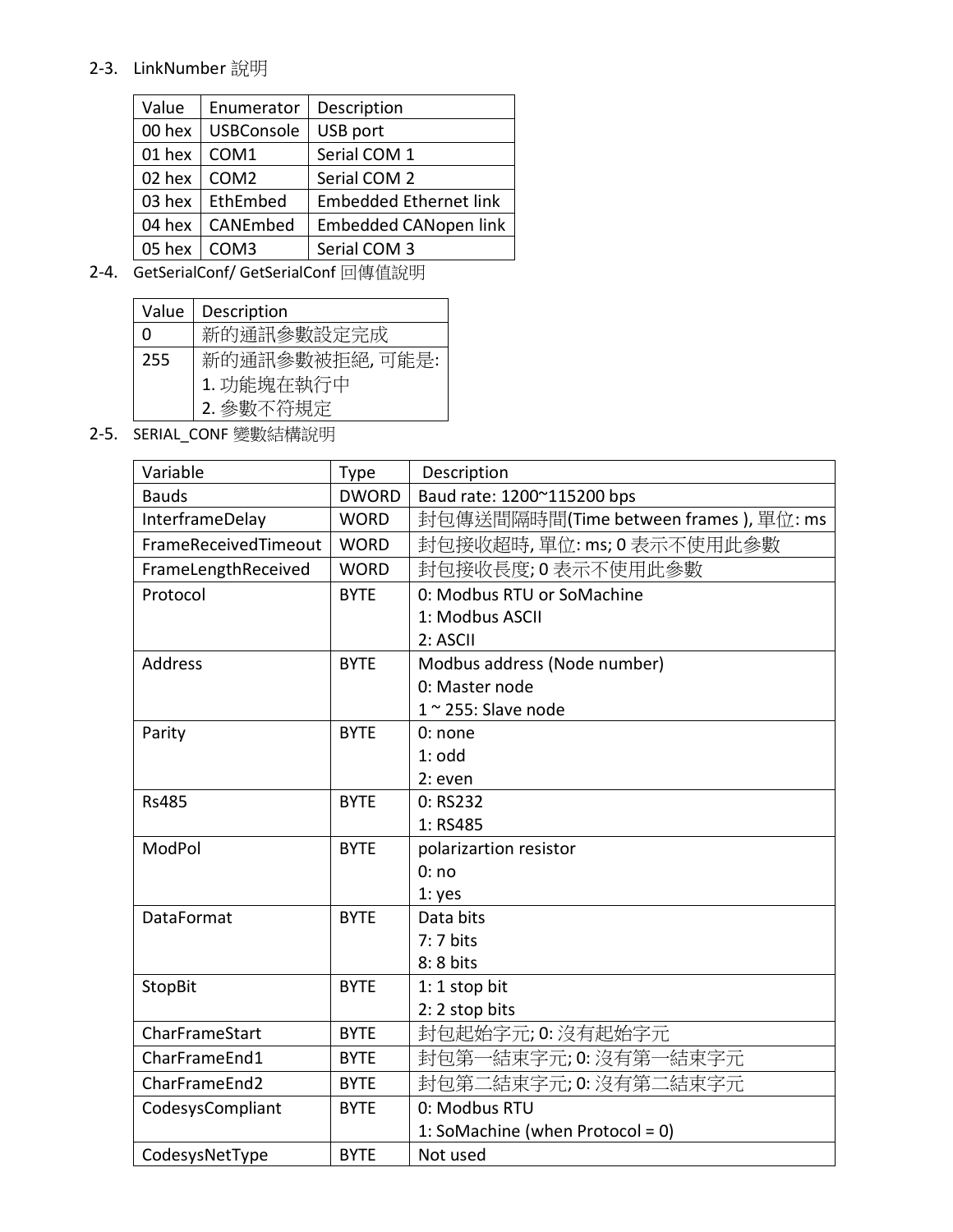- 3. 變數宣告
	- 3-1. Persistent Variables NewBaudRate: DWORD; NewCodeSys: BYTE;

#### 3-2. Global Variables

my\_Bauds AT %MD0: DWORD; my\_InterframeDelay AT %MW2: WORD; my\_FrameReceivedTimeout AT %MW3: WORD; my\_FrameLengthReceived AT %MW4: WORD; my\_Protocol AT %MB10: BYTE; my\_Address AT %MB11: BYTE; my\_Parity AT %MB12: BYTE; my\_Rs485 AT %MB13: BYTE; my\_ModPol AT %MB14: BYTE; my\_DataFormat AT %MB15: BYTE; my\_StopBit AT %MB16: BYTE; my\_CharFrameStart AT %MB17: BYTE; my\_CharFrameEnd1 AT %MB18: BYTE; my\_CharFrameEnd2 AT %MB19: BYTE; my\_CodesysCompliant AT %MB20: BYTE; my\_CodesysNetType AT %MB21: BYTE; my\_PortNo AT %MB22: BYTE;

#### 3-3. Program Variables

my\_FirstScan: r\_trig; my StartupDelay: ton; my\_SerialConf: serial\_conf; SerialConfReturn: WORD; doChangeBaudRate: BOOL:= TRUE; doChangeCodeSys: BOOL;

## 4. 程式碼

//setting Serial Line-2 is we want to get configuration my\_PortNo:=2; //%MB22 //讀取 Serial Line-2 的通訊參數, 並把參數值寫入 my\_SerialConf GetSerialConf(Link:= my\_PortNo, PointerToSerialConf:= ADR(my\_SerialConf)); //my\_SerialConf 寫入%MD0~%MB21, 提供 HMI 讀/寫 my\_Bauds:= my\_SerialConf.Bauds; //%MD0 my\_InterframeDelay:= my\_SerialConf.InterframeDelay; //%MW2 my FrameReceivedTimeout:= my SerialConf.FrameReceivedTimeout; //%MW3 my FrameLengthReceived:= my SerialConf.FrameLenghtReceived; //%MW4 my\_Protocol:= my\_SerialConf.Protocol; //%MB10 my\_Address:= my\_SerialConf.Address; //%MB11 my\_Parity:= my\_SerialConf.Parity; //%MB12 my\_Rs485:= my\_SerialConf.Rs485; //%MB13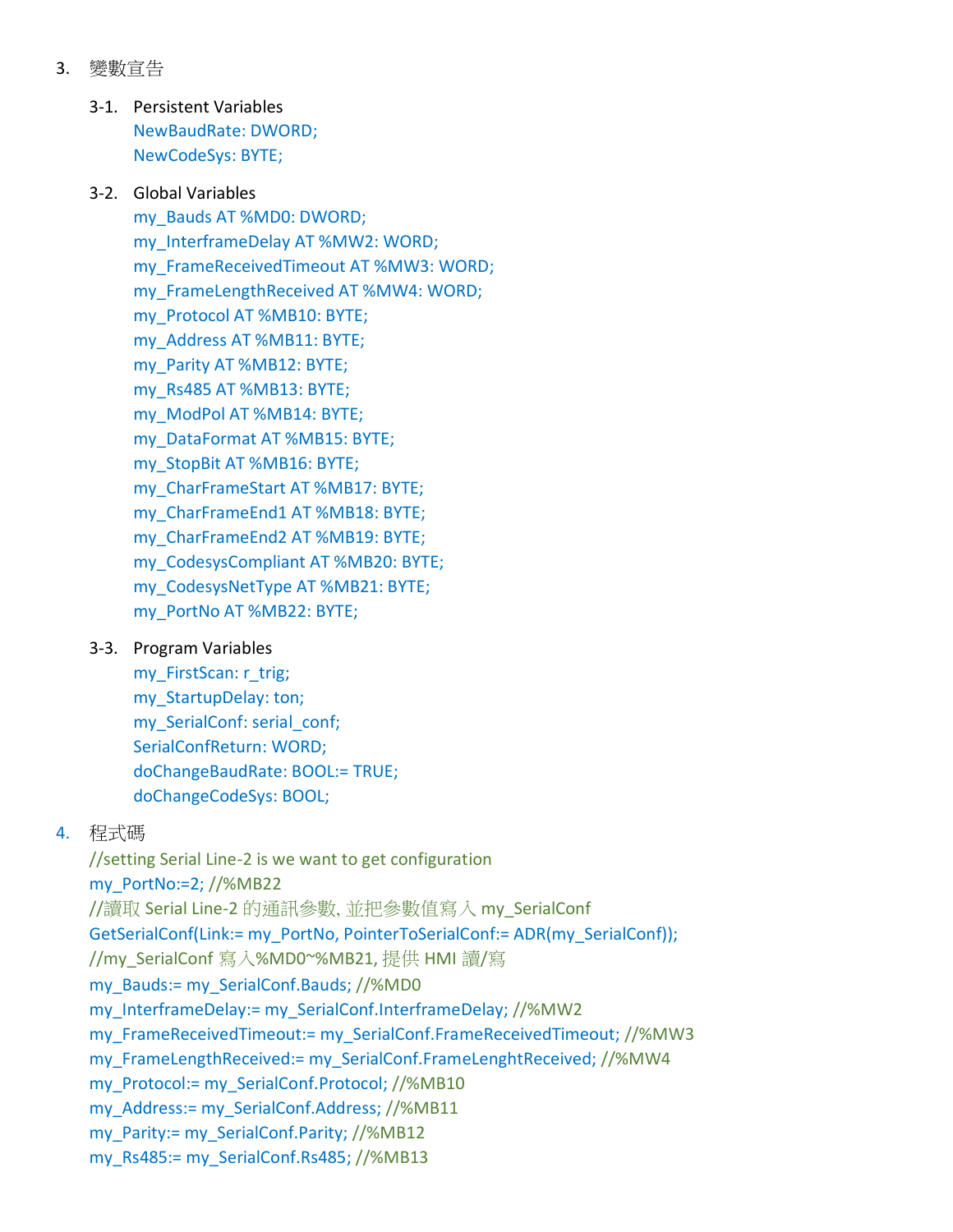```
my_ModPol: my_SerialConf.ModPol; //%MB14
my_DataFormat:= my_SerialConf.DataFormat; //%MB15
my_StopBit:= my_SerialConf.StopBit; //%MB16
my_CharFrameStart:= my_SerialConf.CharFrameStart; //%MB17
my_CharFrameEnd1:= my_SerialConf.CharFrameEnd1; //%MB18
my_CharFrameEnd2:= my_SerialConf.CharFrameEnd2; //%MB19
my_CodesysCompliant:= my_SerialConf.CodesysCompliant; //%MB20
my_CodesysNetType:= my_SerialConf.CodesysNetType; //%MB21
//把 reboot 前的通訊設定值回寫到暫存位址, 寫入一次
my_FirstScan(CLK:=TRUE, Q=> );
IF my_FirstScan.Q THEN
  my_Bauds:= NewBaudRate;
  my_CodesysNetType:= NewCodeSys;
END_IF
//reboot 後延遲 500ms, 然後把執行一次 SetSerialConf 功能塊
my_StartupDelay(IN:= TRUE, PT:= T#500MS, Q=>, ET=> );
IF my_StartupDelay THEN
  //change baud rete
  IF doChangeBaudRate THEN
         my_SerialConf.Bauds:=NewBaudRate;
         SerialConfReturn:= SetSerialConf(Link:= my_PortNo, PointerToSerialConf:=
ADR(my_SerialConf));
         // doChangeBaudRate 為 True, 將 doChangeBaudRate 設為 False
         doChangeBaudRate:= FALSE;
  END_IF
  //change Codesys Compliant
  IF doChangeCodeSys THEN
         my_SerialConf.CodesysCompliant:=NewCodeSys;
         SerialConfReturn:= SetSerialConf(Link:= my_PortNo, PointerToSerialConf:=
ADR(my_SerialConf));
         // doChangeCodeSys 為 True, 將 doChangeCodeSys 設為 False
         doChangeCodeSys:= FALSE;
  END_IF
END_IF
```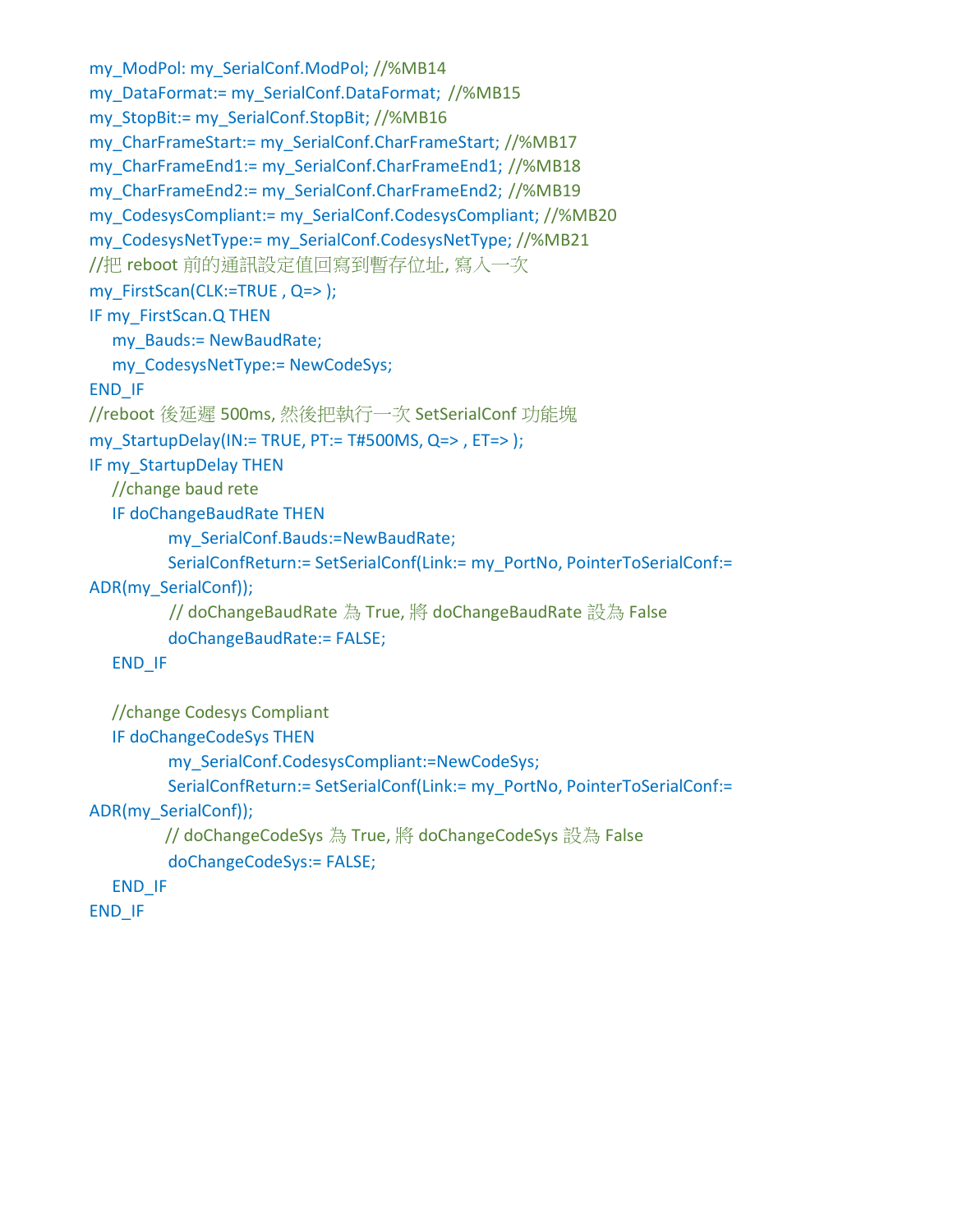- 5. 注意事項
	- 5-1. GetSerialConf, SetSerialConf 及 SERIAL\_CONF 包含在 M2xx Communication Library, 檢查是否安裝方式 如下:
		- 5-1-1.在 SoMachine Logic Builder 點選 Tools> Library Repository (圖 1)

|                                                                    | <b>D</b> Library Repository                                                                                                                                                                                                                        | $\times$                |
|--------------------------------------------------------------------|----------------------------------------------------------------------------------------------------------------------------------------------------------------------------------------------------------------------------------------------------|-------------------------|
|                                                                    | User<br>Location:<br>$\checkmark$<br>(C:\ProgramData\SoMachine Software\V4.3\User Managed Libraries)                                                                                                                                               | Edit Locations          |
|                                                                    | Installed libraries:<br>Company: (All companies)<br>$\checkmark$                                                                                                                                                                                   | Install                 |
|                                                                    | <b>E Application</b><br><b>E</b> Communication<br>$\mathbb{E}$ <b>Controller</b><br>$\mathbb{E} \cdot \frac{1}{\omega}$ Devices<br>$E = \frac{1}{10}$ Intern<br>$\blacksquare$ $\blacksquare$ System<br><b>E-8</b> Test Versions (not recommended) | Uninstall<br>Find       |
| <b>Tools</b><br>Window Help<br>DTM Repository<br><b>STAR</b><br>Ŧ. | Group by category                                                                                                                                                                                                                                  | Details<br>Dependencies |
| Library Repository<br>Template Repository                          | Library Profiles<br>(圖<br>$\mathbf{1}$                                                                                                                                                                                                             | Close                   |

5-1-2.在 Library Repository 點擊<Find> (圖 2)

5-1-3.圖 3, Find Library 中輸入關鍵字"M2xx", 然後點選搜尋到的 M2xx Communication, 點擊 <Open>

| л.<br><b>Find Library</b>                                          | $\times$      |
|--------------------------------------------------------------------|---------------|
| m2xx                                                               |               |
| Match                                                              | Library       |
| <sup>3</sup> <sup>50</sup> M <sub>2xx</sub> Communication, 2.0.2.3 |               |
|                                                                    |               |
|                                                                    |               |
|                                                                    |               |
|                                                                    |               |
|                                                                    |               |
|                                                                    |               |
|                                                                    |               |
|                                                                    |               |
|                                                                    |               |
|                                                                    |               |
|                                                                    |               |
|                                                                    | Close<br>Open |
|                                                                    | .i            |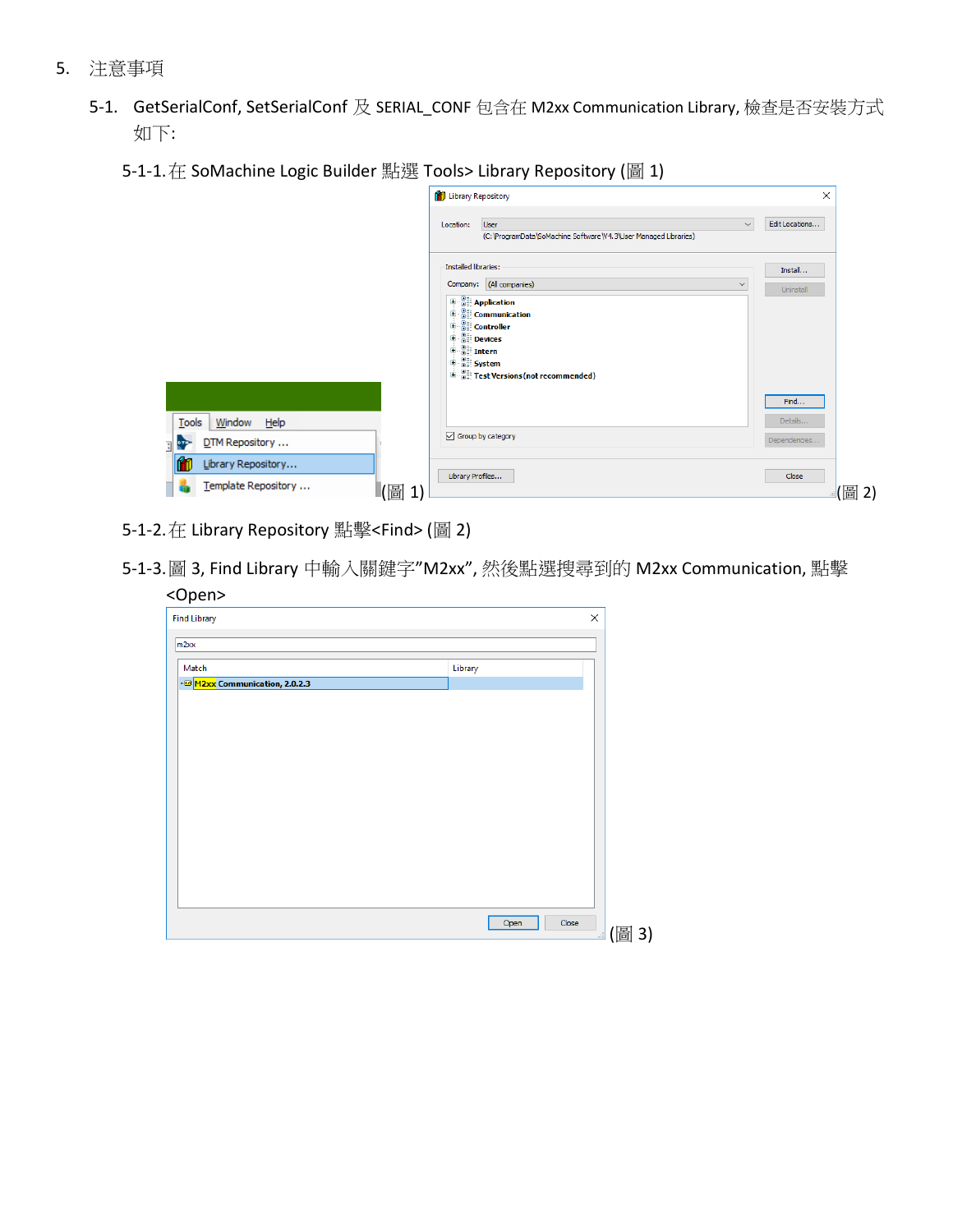### 5-1-4.<Uninstall>為黑體字, 表示 M2xx Communication library 已安裝

| Location:                   | User<br>(C:\ProgramData\SoMachine Software\V4.3\User Managed Libraries) | $\overline{\phantom{a}}$ | Edit Locations |
|-----------------------------|-------------------------------------------------------------------------|--------------------------|----------------|
| <b>Installed libraries:</b> |                                                                         |                          | Install        |
| Company:                    | (All companies)                                                         | $\checkmark$             | Uninstall      |
|                             | <b>E Application</b>                                                    | ^                        |                |
|                             | <b>Communication</b>                                                    |                          |                |
|                             | EtherNetIP Explicit Messaging Schneider Electric                        |                          |                |
|                             | <b>E</b> . • BetherNetIP Remote Adapter Schneider Electric              |                          |                |
|                             | E  . EtherNetIP Scanner Schneider Electric                              |                          |                |
|                             | □ ·· · M2xx Communication Schneider Electric                            |                          |                |
|                             | 502.3                                                                   |                          |                |
|                             | <b>E</b> + <sup>3</sup> ModbusTCPIOScanner Schneider Electric           |                          |                |
|                             | E  . PLCCommunication Schneider Electric                                |                          | Find           |
|                             | <b>E</b> Controller                                                     | v                        | Details        |
| <b>E Devices</b>            |                                                                         |                          |                |
|                             | $\sqrt{ }$ Group by category                                            |                          | Dependencies   |
|                             |                                                                         |                          |                |

## 5-2. 使用 GetSerialConf, SetSerialConf 及 SERIAL\_CONF 在編譯時出現錯誤 (圖 5), 可以執行下列步驟:

- MyController: POU for implicit check is missing. It is recommended to add the POU (Function) CheckBounds to the project O C0077: Unknown type: 'Serial\_Conf' C0046: Identifier 'GetSerialConf' not defined © C0035: Program name or function block instance expected instead of 'GetSerialConf' Compile complete -- 3 errors, 1 warnings (圖 5)
- 5-2-1.滑鼠右鍵點擊程式撰寫區, 點擊選單上的<FFB Finder> (圖 6)